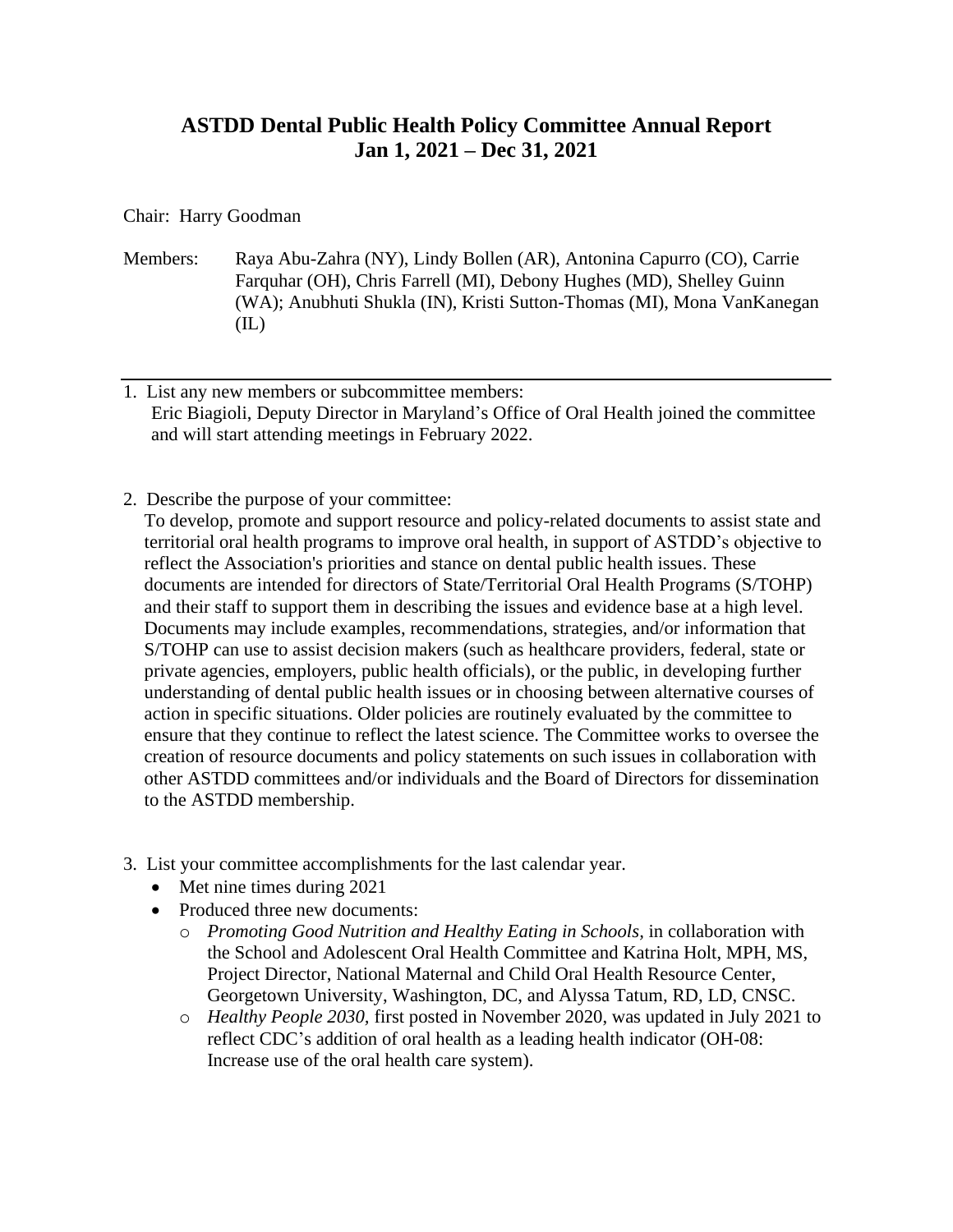- o *Reducing Opioid Prescribing by Oral Health Professionals,* drafted by Arjun Deo Singh, BDS, MPH, DPH-C, was finalized and posted to ASTDD's website in September.
- Provided comments to the School and Adolescent Oral Health Committee on the pending update of ASTDD's 2011 policy statement *Dental Sealants and BPA.* The statement will not be updated but instead incorporated into a pending Best Practices Approach report on school dental sealant programs.
- Reviewed and provided comments to ASTHO's Population Health and Informatics Policy Committee on two pending policy statements:
	- o *Achieving Optimal Health for All by Eliminating Structural Racism*
	- o *Permanent, Sustainable Medicaid Financing for U.S. Territories.*
- Reviewed proposed resolutions as presented to the ADA's House of Delegates for their Annual Session in October, and prepared comments on seven of them.
- Participated in discussions and planning for changes in branding approaches to ASTDD documents.
- Developed and submitted a proposal accepted for a preconference workshop at the 2022 NOHC, *Big "P" Policy, Little "p" policy, and Putting it into Practice,* with speakers Greg Holder from CDC, Committee member Mona Van Kanegan, as primary presenters, with assistance from DPHPC chair Harry Goodman and consultant Judy Feinstein.
- On behalf of the Committee, consultant Judy Feinstein attended a CareQuest webcast, *Seven Recommendations to Boost Oral Health Advocacy Efforts*, a follow-up to an APHA session in October (*Why Advocacy for Oral Health Policy Change is Critical*), and summarized the APHA session for an issue of Round Up.
- 5. Describe the future activities planned by your committee:
	- Review updated/revised documents in collaboration with the Fluorides Committee.
	- Complete a policy statement paper tentatively tilted *Social Determinants of Health in Dental Public Health* in collaboration with a team of dental public health residents.
	- Continue to evaluate older policy statements and resource documents (publication dates older than 5 years) to identify those likely to need revisions/updates. Several were identified by the end of 2021; potential collaborators/writers for updates were identified, and work on these and selected new topics is anticipated for 2022. Topics include but are not limited to dental amalgam, dental public health residencies, tobacco use state oral health program infrastructure and capacity. The Committee's 2021-22 workplan suggests we will "assess ASTDD member priorities on dental public health policy and resources and develop an annual dental public health policy statements plan (as needed)." We also rely on topics identified as of interest by DPH residents who want to work with ASTDD.
	- Draft a policy statement on health equity that will correspond with a BPAR to be developed over the next year; it may be modeled on and adapted as appropriate from a similar paper developed by ASTHO ("Achieving Optimal Health for All by Eliminating Structural Racism"), with other resources as already identified.